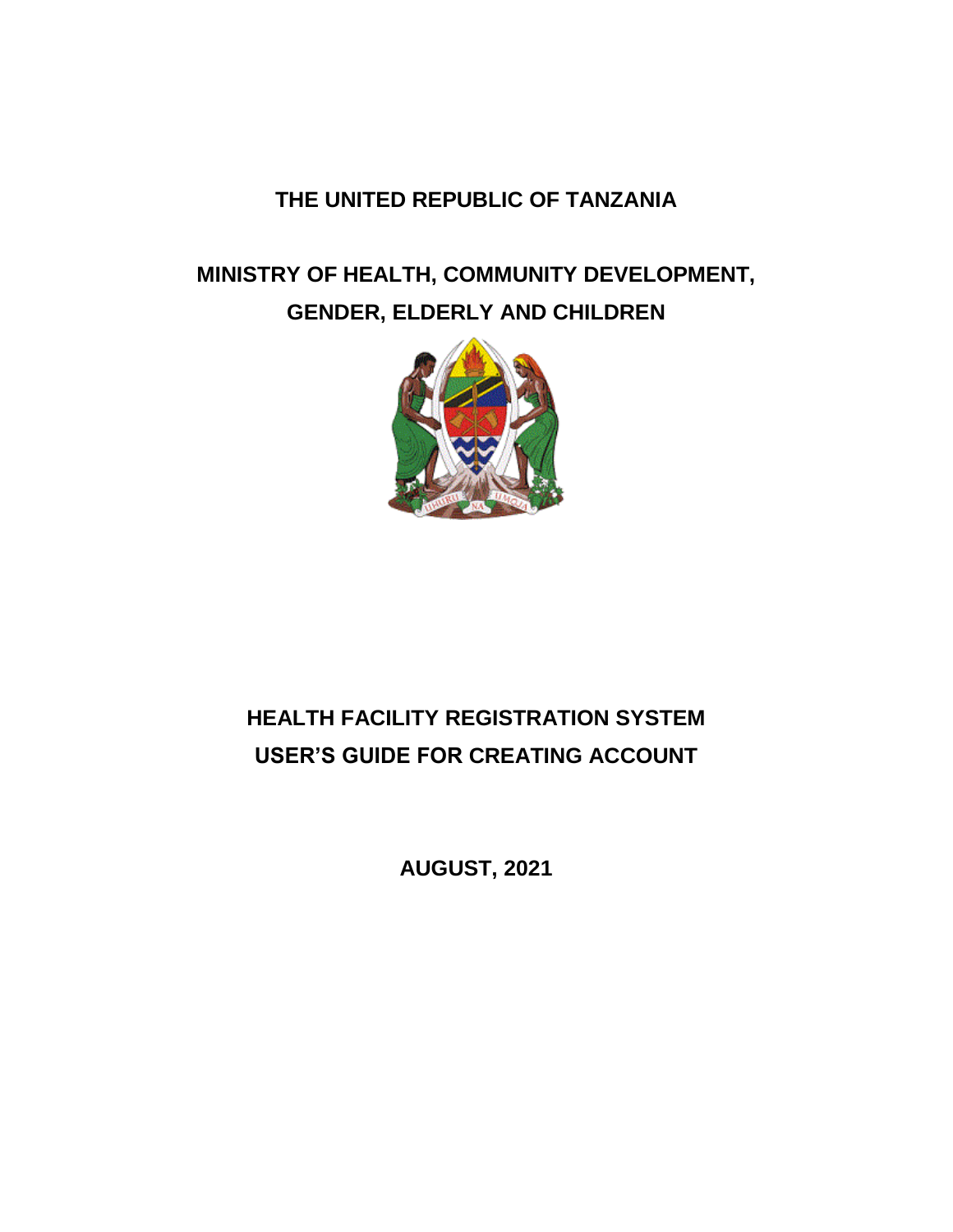## **HEALTH FACILITIES REGISTRATION SYSTEM (HFRS)**

#### **User's Guide 1: Creating Account**

#### **1. Targeted Audience and Prerequisite**

Targeted audience for HFRS includes:

- Registrars and Secretariats
- RHMTs and CHMTs
- Health facility owners (Public, FBO and Private)

Prerequisites before using the HFRS are:

- Basic knowledge of Computer
- Make sure your computer/Laptop or gadgets connected to the Internet
- Make sure you have up to date browsers example; Mozilla Firefox, Google Chrome, Safari, Internet explorer, etc.
- Need to have Username and Password

#### **2. Accessing HFRS**

This section provides link/URL that will enable you to create HFRS account.

i. Open Browser (Chrome/Mozilla); enter the following URL, [hfrs.moh.go.tz.](http://196.44.168.27/demo/web/)

| <b>HFRS</b><br>Ð | <b>6</b> Health Facilities <b>D</b> YouTube <b>X</b> Maps <b>6</b> New Tab<br>G, |  |
|------------------|----------------------------------------------------------------------------------|--|
|                  | Type the link given (hfrs.moh.go.tz)                                             |  |
|                  |                                                                                  |  |
|                  | Google                                                                           |  |
|                  |                                                                                  |  |
|                  | ه<br>Search Google or type a URL<br>Q                                            |  |
|                  |                                                                                  |  |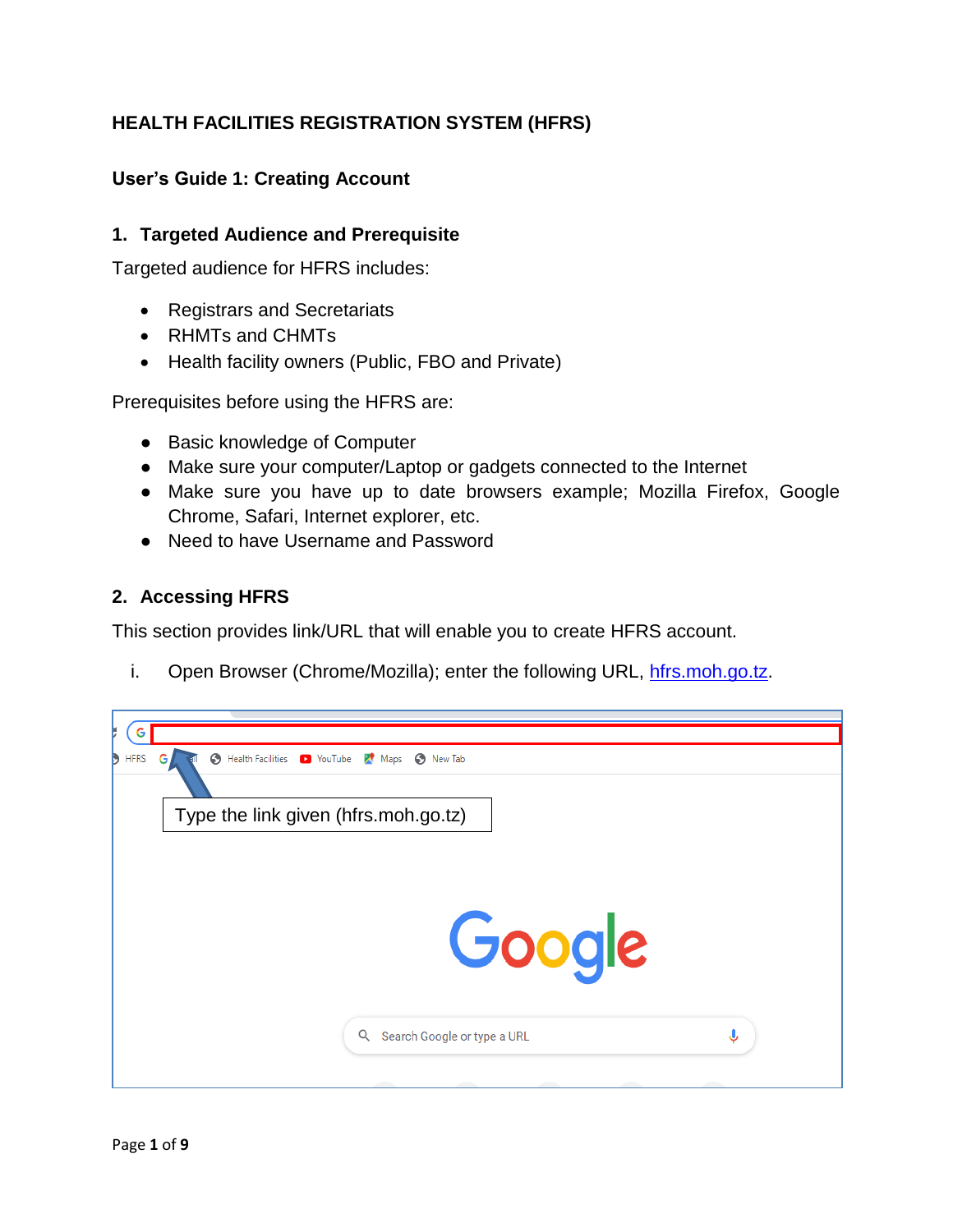### **3. Creating Account in HFRS**

i. Click Create Account



- ii. Fill in your basic information
- iii. Enter Verification code (If verification code is not clear Click it until you get the clear one)
- iv. Click **Submit**

|                    | First Name*                                   | Middle Name*                    | Last Name*                    |
|--------------------|-----------------------------------------------|---------------------------------|-------------------------------|
|                    | Laura                                         | Amani                           | Kinyaga                       |
|                    | <b>Email Address</b>                          | <b>Phone Number</b>             | <b>Affiliation</b>            |
|                    | laura.kinyaga@afya.go.tz                      | +255715486708                   | <b>PUBLIC</b><br>$\checkmark$ |
|                    | <b>Position</b>                               | Zone                            |                               |
| <b>Enter Basic</b> | District Medical Officer(DMO)<br>$\checkmark$ | Central Zone<br>$\checkmark$    |                               |
| Information        | Region                                        | <b>District</b>                 | Council                       |
|                    | Dodoma Region<br>$\checkmark$                 | Dodoma District<br>$\checkmark$ | Dodoma MC<br>$\checkmark$     |
|                    | <b>Verify Code</b>                            |                                 |                               |
| Enter              | SUL                                           |                                 |                               |
| verification       | iisull                                        |                                 |                               |
| Code               | <b>Click Submit</b><br><b>Submit</b>          |                                 |                               |

After submission, the password will be sent to your email.

v. Open your email and copy the password given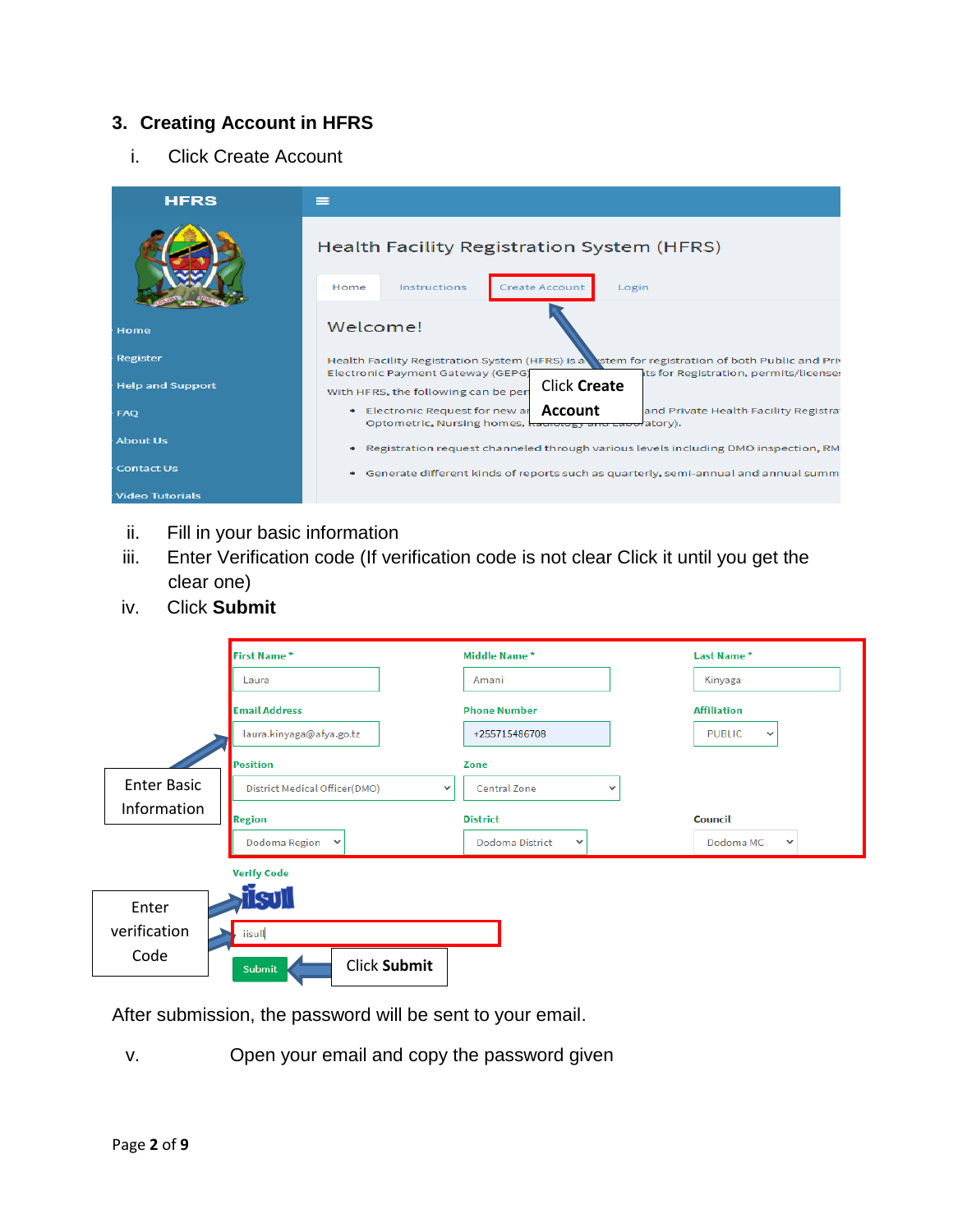|           |                       |                                                                                                                                                            |                | <b>Executive</b> |                   | $\ddot{=}$ | $1$ of 8 |  |
|-----------|-----------------------|------------------------------------------------------------------------------------------------------------------------------------------------------------|----------------|------------------|-------------------|------------|----------|--|
|           | <b>Password Reset</b> |                                                                                                                                                            | $lnbox \times$ |                  |                   |            |          |  |
| to me $-$ |                       | HFRS Support <ucc.sender@gmail.c (2="" 9:01="" ago)<="" am="" minutes="" td=""><td></td><td></td><td></td><td></td><td></td><td></td></ucc.sender@gmail.c> |                |                  |                   |            |          |  |
|           | Dear Sir/Madam.       |                                                                                                                                                            |                |                  |                   |            |          |  |
|           |                       | You requested to change the password for HFRS account with your<br>username:temugodfrey@gmail.com                                                          |                |                  |                   |            |          |  |
|           |                       | Your password is: Q9AJelysjN                                                                                                                               |                |                  | Copy the password |            |          |  |

### **4. Login the system**

The password sent to your email is one time use password and it is difficulty to remember. So you are supposed to change this password once you login the system for the first time in order to continue using the system.

i. Click Login

| <b>HFRS</b> | ⋿                                                                                                    |
|-------------|------------------------------------------------------------------------------------------------------|
|             | Health Facility Registration System (HFRS)                                                           |
|             | <b>Create Account</b><br>Instructions<br>Home<br>ogin                                                |
| Home        | Welcome!<br>Click Login                                                                              |
| Register    | Health Facility Registration System (HFRS) is a system for registration of both Public and Private I |
|             |                                                                                                      |

- i. Enter User name (Email used when creating account)
- ii. Paste the password you copied from your email
- iii. Click **Login.**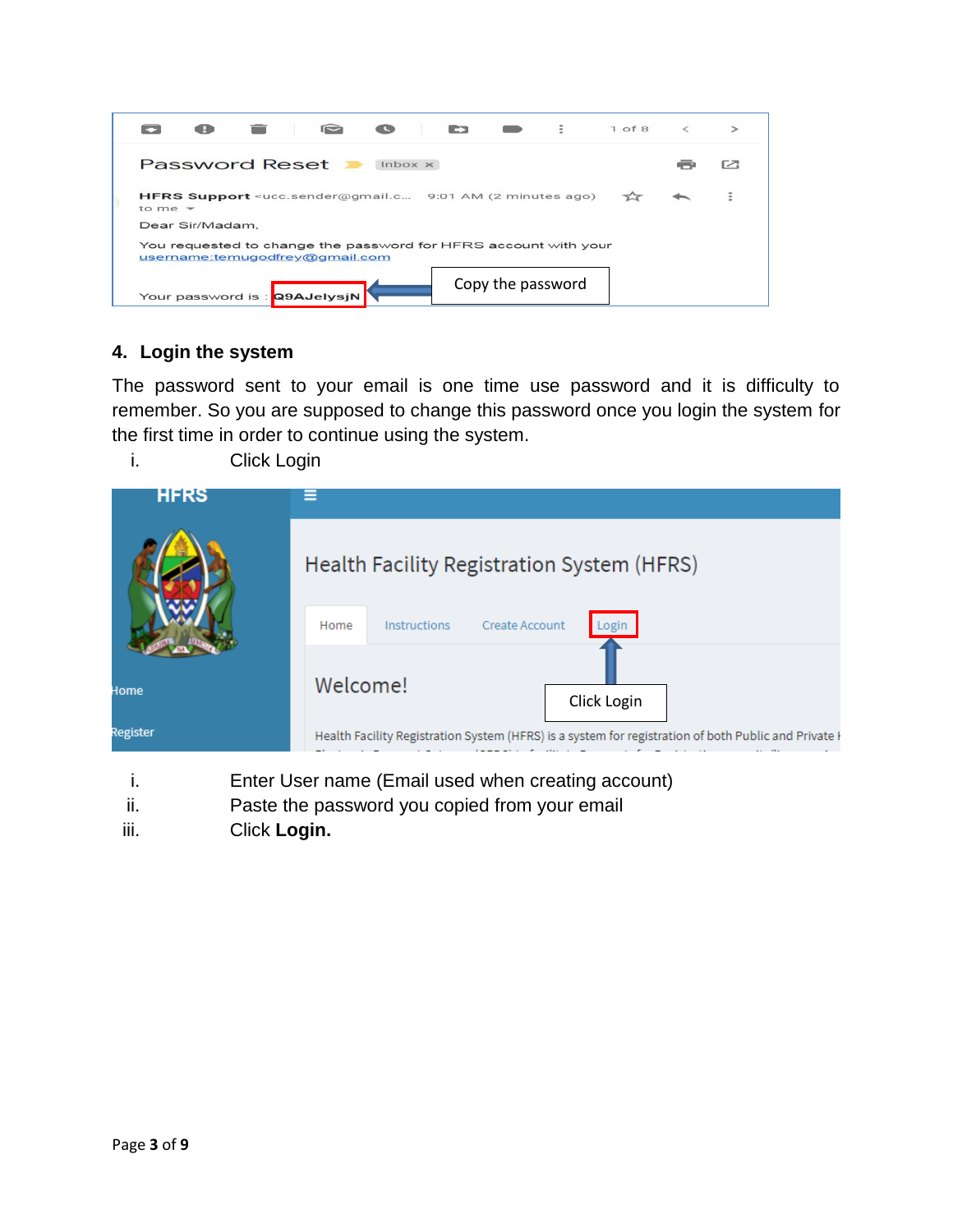| Home                                                                                                                           | Instructions                                 | <b>Create Account</b> | Login |                                   |  |  |  |  |
|--------------------------------------------------------------------------------------------------------------------------------|----------------------------------------------|-----------------------|-------|-----------------------------------|--|--|--|--|
| Please Login by providing your username and Password. You must register first if you don't have an account.<br><b>Username</b> |                                              |                       |       |                                   |  |  |  |  |
|                                                                                                                                | laura.kinyaga@afya.go.tz                     |                       |       |                                   |  |  |  |  |
| Password                                                                                                                       |                                              |                       |       | Provide User name<br>and Password |  |  |  |  |
| Login                                                                                                                          | Click Login                                  |                       |       |                                   |  |  |  |  |
|                                                                                                                                | Forgot your password?. You can reset it here |                       |       |                                   |  |  |  |  |
|                                                                                                                                |                                              |                       |       |                                   |  |  |  |  |

- iv. Paste again the password given from the email (you are advised to copy the password and paste and not typing in order to avoid typing error).
- v. Enter new password that will be easy to remember; Repeat New Password then click **Change.**
- vi. New Password should contain 8 characters with a mixture of Upper and Lower Cases, Special Character and Numbers. Eg Hfrs@2020



You will now be login as Applicant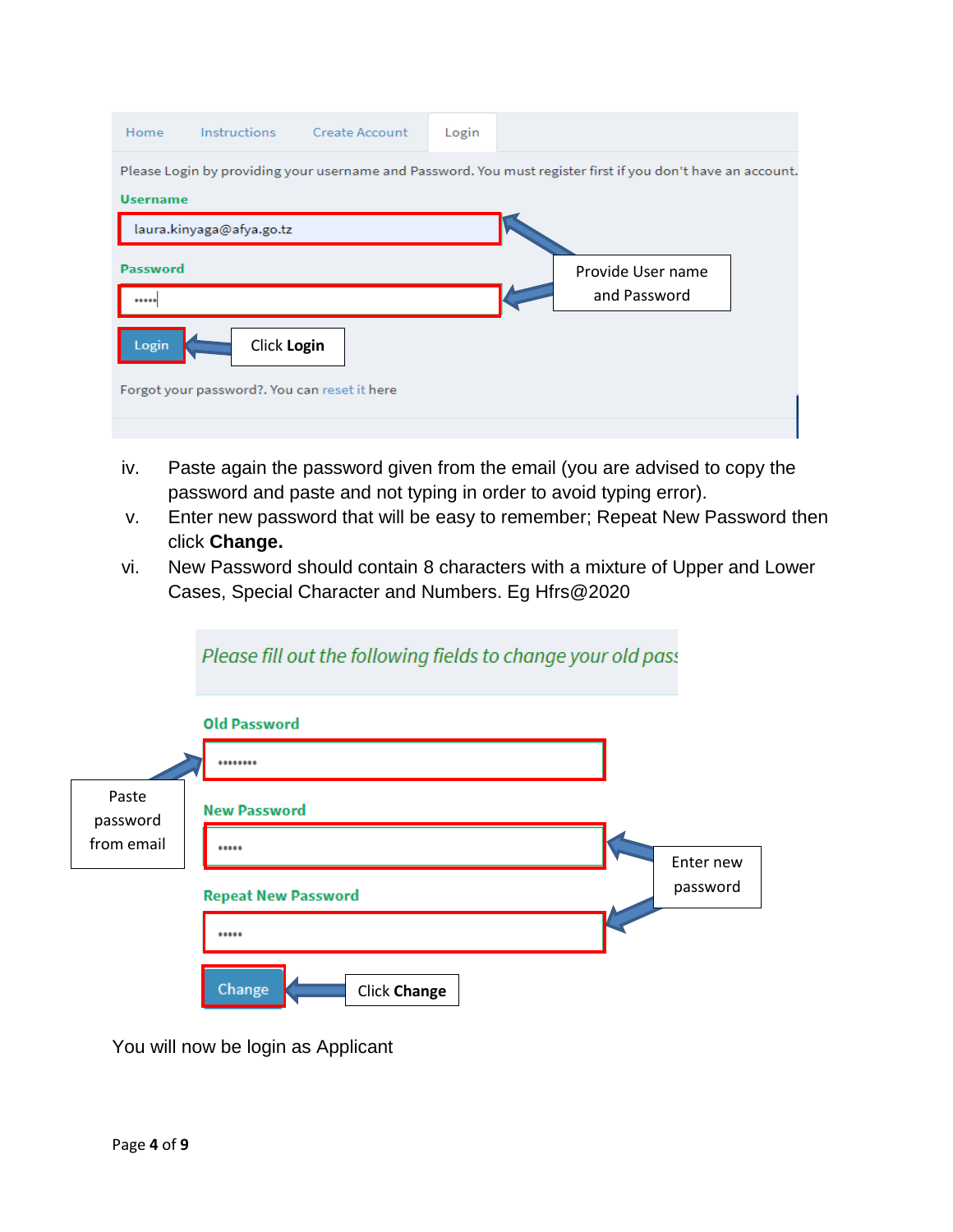

Health Facility Registration System (HFRS) is a system for registration of both Public and Private Health Facilities in Tanzania Mainland. The system is integrated with the Government Electronic Payment Gateway (GEPG) to facilitate Payments for Registration, permits/licenses, Annual Fee and any other payment.

With HFRS, the following can be performed:-

- . Electronic Request for new and renewal of Public and Private Health Facility Registration (including Health Centres, Dispensaries, Hospitals, Clinics, Standalone Pharmacy, Optometric, Nursing homes, Radiology and Laboratory).
- Registration request channeled through various levels including DMO inspection, RMO verification of Inspection and Ministry Approval and issuance of Certificate.
- Generate different kinds of reports such as quarterly, semi-annual and annual summary of Registered, pending, disapproved requests and Payment Reports

#### **5. Granting Access According Roles**

After creating account as Registrar, Board member, RMO, DMO or Focal Person, you will be required to inform Central level Administrator in order to be granted access basing on your roles in the system. In addition, RMO and DMOs with right access are able to grant Focal Person access to the system (including region and council HMIS/PPP/Nursing Officer/Laboratory Technologist/Optometry Focal Person).

#### **6. Reset Password**

If you forget password, you can recover it by following these steps:

- i. Click login
- ii. Click the word rest it from Forgot your password? You can reset it here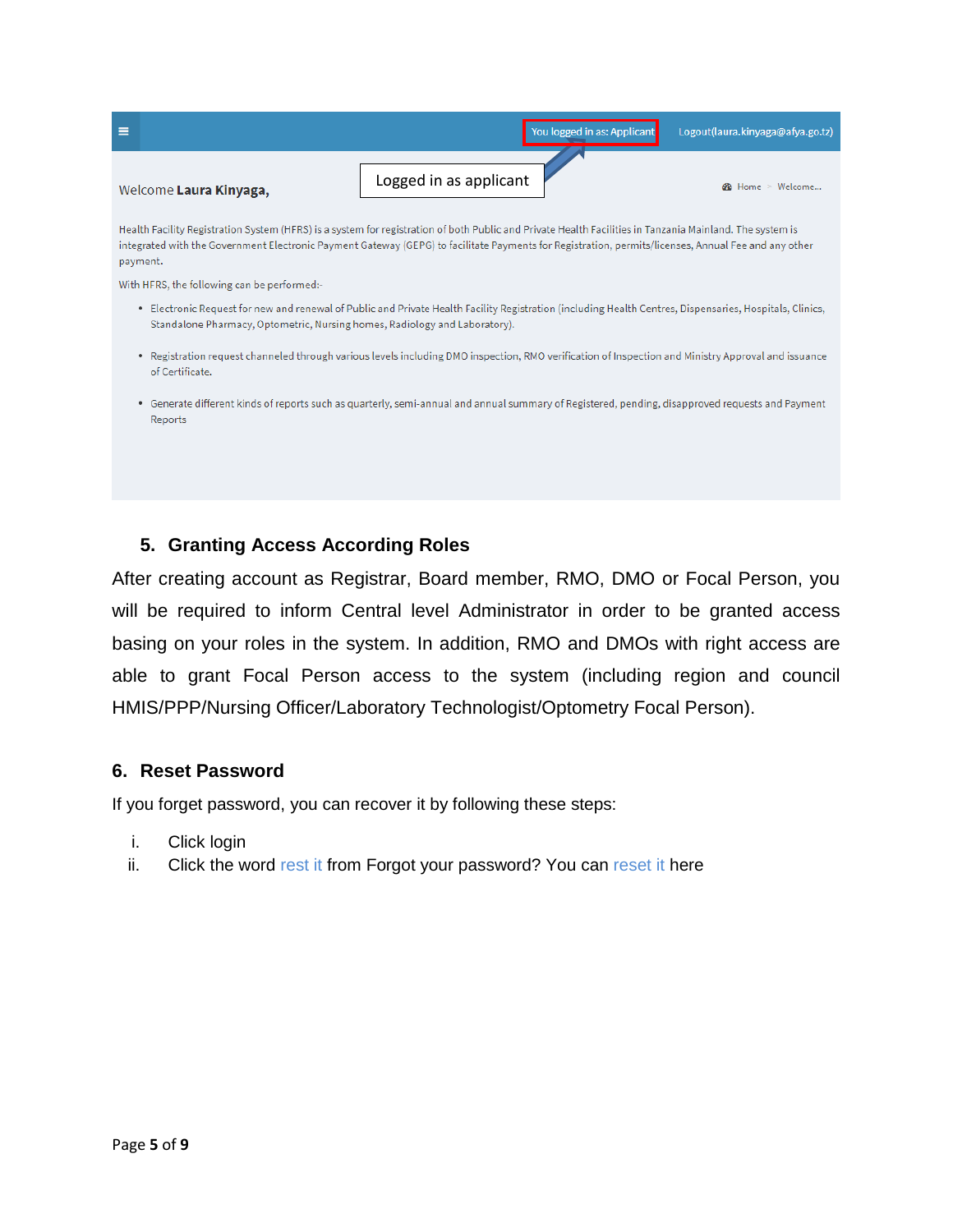| Health Facility Registration System (HFRS)                                                                                                   |
|----------------------------------------------------------------------------------------------------------------------------------------------|
| <b>Create Account</b><br>Login<br>Instructions<br>Home                                                                                       |
| Please Login by providing your username and Password. You m<br>egister first if you don't have an account.<br><b>Username</b><br>Click Login |
| Password                                                                                                                                     |
| Click reset it<br>Login<br>Forgot your password?. You care reset it here                                                                     |

- iii. Enter email you used when creating account
- iv. Repeat the email address
- v. Enter Verification Code
- vi. Click **Request New Password**

| Home / Password Reset                                                                             |                                   |
|---------------------------------------------------------------------------------------------------|-----------------------------------|
| Password Reset                                                                                    |                                   |
| <b>Email address used during Registration</b>                                                     |                                   |
| Enter your valid Email Address                                                                    | Enter email address               |
| <b>Repeat Email Address</b>                                                                       |                                   |
| <b>Confirm your Email Address</b>                                                                 | Repeat email address              |
| Type below the blue characters. Click on the blue characters to get a new one if not clearly seen |                                   |
| puj hub                                                                                           |                                   |
|                                                                                                   | <b>Enter verification Code</b>    |
| <b>Request New Password</b>                                                                       | <b>Click Request New Password</b> |

New password will be sent to your email.

- vii. Open your email
- viii. Copy the password given
- ix. Click Login
- x. Enter your email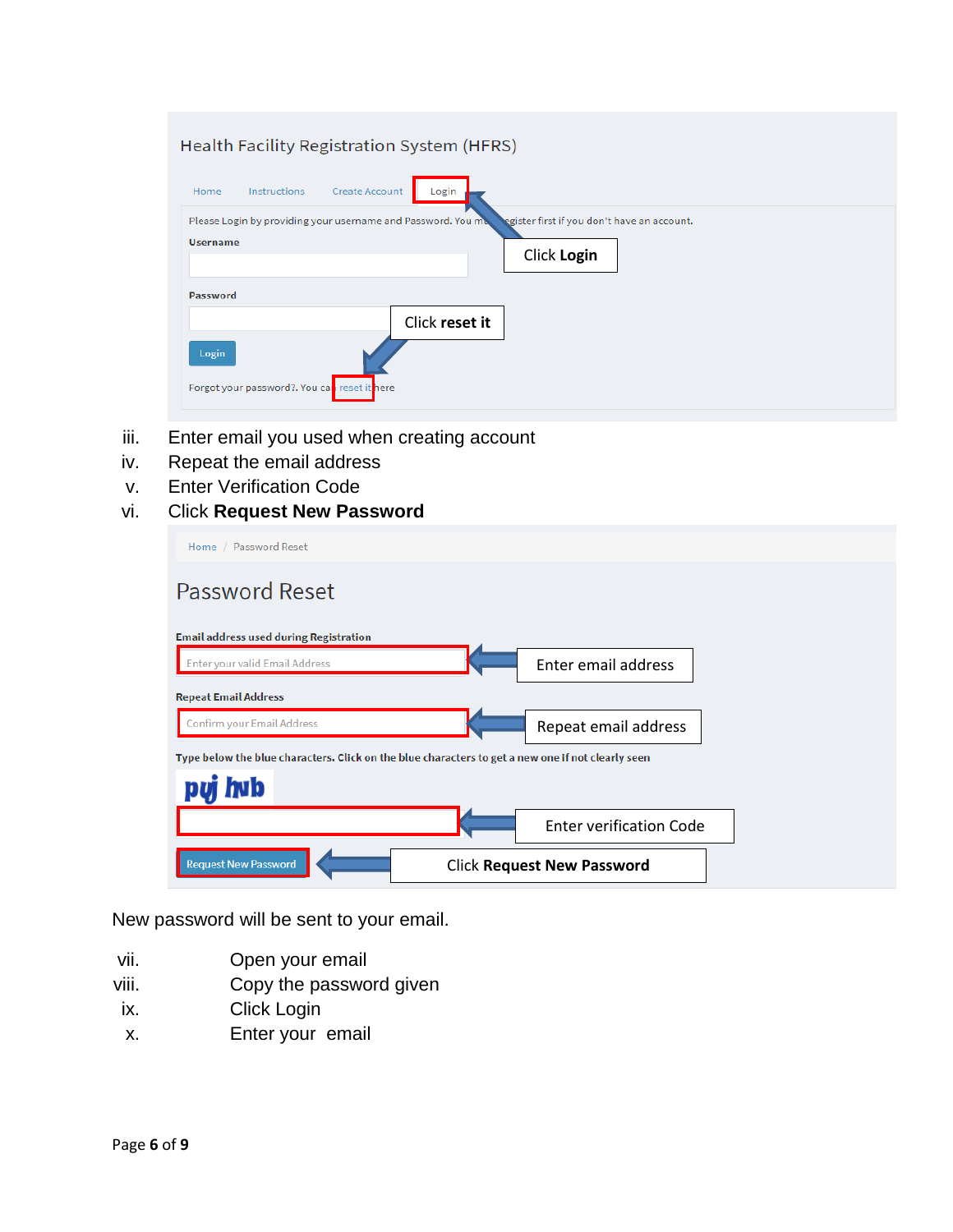| <b>HFRS</b> |                                                                                                      |
|-------------|------------------------------------------------------------------------------------------------------|
|             | Health Facility Registration System (HFRS)                                                           |
|             | <b>Create Account</b><br>Instructions<br>Home<br>ogin                                                |
| Home        | Welcome!<br>Click Login                                                                              |
| Register    | Health Facility Registration System (HFRS) is a system for registration of both Public and Private I |
|             |                                                                                                      |

- xi. Enter User name (Email used when creating account)
- xii. Paste the password you copied from your email
- xiii. Click **Login.**

| Home                                         | Instructions             | <b>Create Account</b> | Login |  |                                                                                                             |  |
|----------------------------------------------|--------------------------|-----------------------|-------|--|-------------------------------------------------------------------------------------------------------------|--|
|                                              |                          |                       |       |  | Please Login by providing your username and Password. You must register first if you don't have an account. |  |
| <b>Username</b>                              |                          |                       |       |  |                                                                                                             |  |
|                                              | laura.kinyaga@afya.go.tz |                       |       |  |                                                                                                             |  |
| Password                                     |                          |                       |       |  | Provide User name                                                                                           |  |
|                                              |                          |                       |       |  | and Password                                                                                                |  |
| Login                                        | Click Login              |                       |       |  |                                                                                                             |  |
| Forgot your password?. You can reset it here |                          |                       |       |  |                                                                                                             |  |
|                                              |                          |                       |       |  |                                                                                                             |  |

xiv. Enter new password that will be easy to remember; Repeat the email then click **Change.**